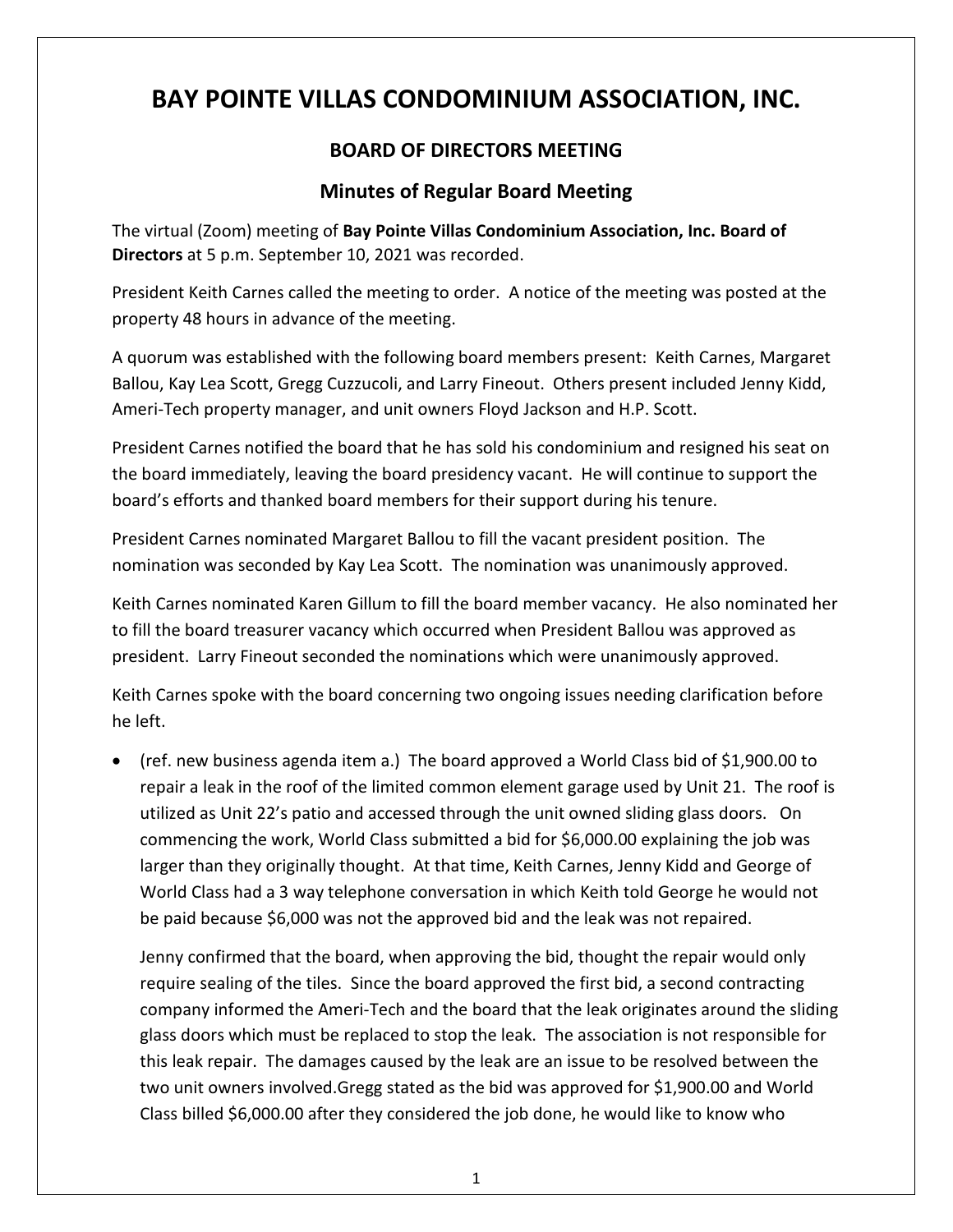authorized the increase. Jenny said she did not and she believes no one authorized an increase in the amount that could be billed. She also stated World Class indicated they had made an error in determining the size of the job.

Keith stated World Class was told the association would not be paying the \$6,000 bill. He said that he had been told by another uninvolved resident that the \$6,000 bill had been paid.

Jenny explained the payment was processed through Ameri-Techs internal accounting systems before she saw it in the system through which she would have approved or denied payment.

President Ballou said Jenny's explanation means that Ameri-Tech has a broken internal system. This payment was a misappropriation of funds by Ameri-Tech. Ameri-Tech will be held accountable to reimburse the association for the unauthorized payment taken from our funds. She asked when we can expect payment. Jenny said she will take the issue to her boss Phil and others in Ameri-Tech management.

Gregg asked Jenny when she knew that this bill had been submitted and paid. (He, as Unit 21 owner, has been dealing with this issue for 14 months.) She replied that she knew of the payment last year when it happened. He then questioned why it had taken the two months since the last board meeting when she had been asked if it had been paid for her to reply.

In response to President Ballou's question if one or two payments had been made, Jenny said she did not know.

• (ref. Old Business item b.) Keith asked Jenny to explain how and why the flood insurance payment of \$14,000.00 was made without board knowledge or approval. The amount needed to cover the increase in premium, well above budgeted funds, was moved from Reserves to Operating to make the payment. A board vote is required to move funds from Reserves to Operating budgets in such cases.

Jenny explained she did not have the time needed between when she saw the bill in Ameri-Tech's internal system to process the payment by its due date. Turnaround in the system is 5 days. The board was notified of the payment amount due 3 days before the due date.

Due to these actions a vote will be required at the annual meeting to formally approve moving the funds from Reserves to Operating.

Margaret questioned why the board was blind-sided about this significant increase in the flood insurance premium. To prepare for next year's budget planning she asked Jenny the name of our insurance agent and who and how do we go about getting quotes from other providers. Jenny explained our agent is an insurance broker who presents the best quote from among companies providing insurance. She stated Bay Pointe Villas has used this broker since before she became our manager. Jenny is satisfied with the broker's quality of service.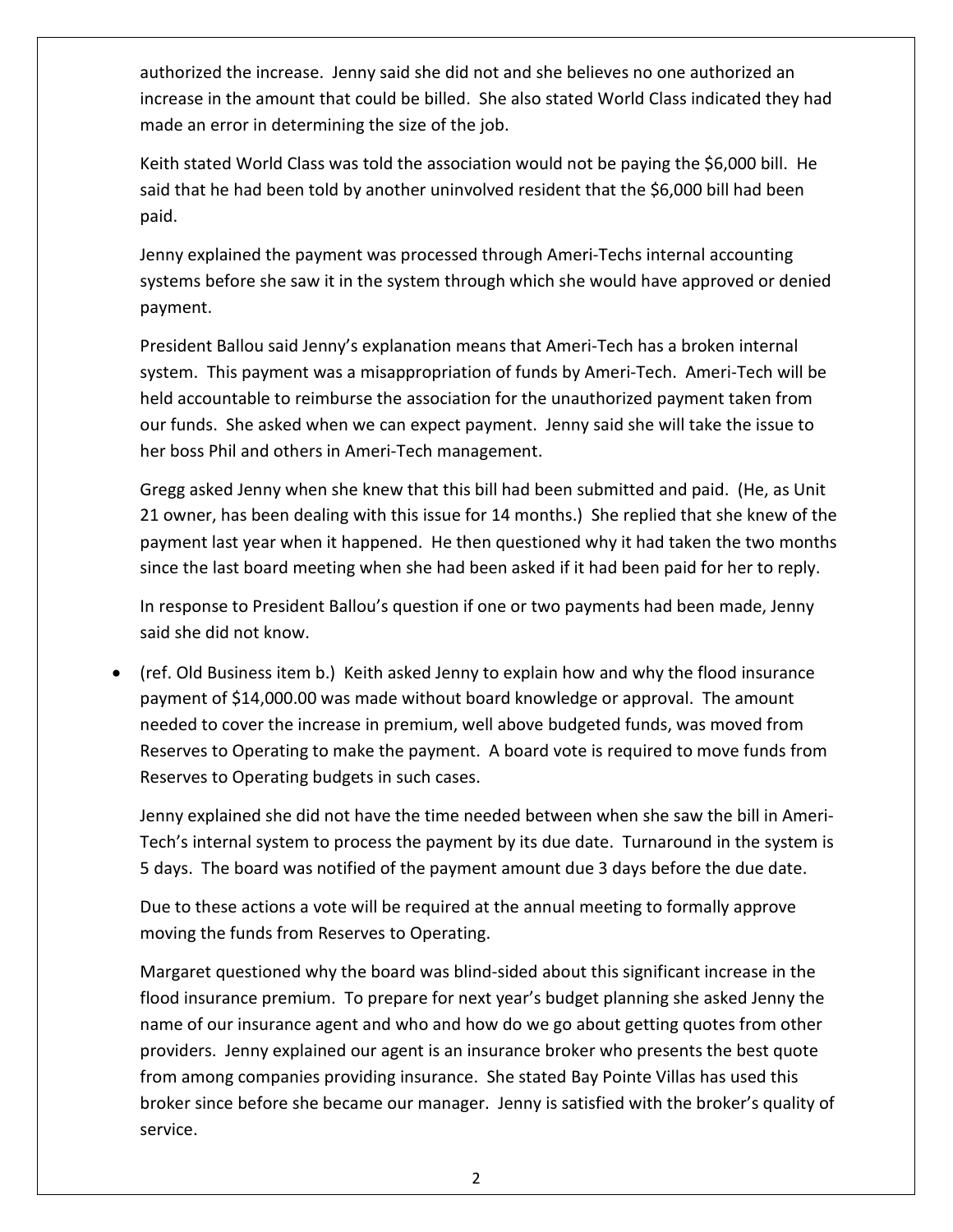Jenny Kidd, property manager, presented the manager's report which was emailed to the board with the previous month's financials the day of the meeting. Several board members had not had an opportunity to review them. Her summary follows:

- A letter of non-compliance was sent to the owners of a unit which has had multiple complaints concerning excessive noise.
- There will be mediation regarding repair to unit 22 owned sliding glass doors that leak into a garage. The damaged garage is an association owned limited common element. The owner has not complied with requests to have the doors replaced. Current county building code requires that better quality doors be installed. An Ameri-Tech attorney and Jenny will represent the association at the mediation. The mediation, requested by the unit owner, is to settle the matter, not for a financial settlement. Two board members, Margaret and Kay Lea, indicated they will be in attendance. Greg commented that the association may have to deal with a mold issue in the future. The leak has now continued for over 14 months.
- Gutter guards for Unit 5 & 6 have been researched. Leaf Guard product will cost \$5 per foot. Larry Fineout volunteered to measure the area in question.
- The manager is aware Bay Pointe residents are not satisfied with the current landscaping service. Securing service for Bay Pointe Villas location is difficult. The company landscaping Catalina Cove may be a possibility but likely more expensive.
- The report requested the board's direction in regard to replacing or repairing the mailboxes as discussed at the July board meeting. Board member Larry Fineout has researched and reported on material cost. Actual cost will include his findings plus labor. The board directed Jenny to move ahead to replace and/or repair the mailboxes.
- An operating budget shortfall of \$6,000 caused by the larger than anticipated increase in flood insurance premium will be addressed by moving funds from Reserves to Operating at the 2021 annual meeting.
- The board's budget workshop has been scheduled for October 14. The annual meeting will be November 30 with the first notice of annual meeting published on September 30 and the second notice with proxy statements out on October 30.
- The manager's report stated that the board's action to set aside funds and focus on roof repair was wise. The wind mitigation effort meets building insurance requirements.
- Manager Jenny Kidd will be in Atlanta September 13 and 14 for training on software, SYNC, used by Ameri-Tech. In the future this system could be accessed by board members to view and approve invoices.
- This concluded the September Manager's Report.

The financial report was not discussed or approved as board members, receiving it only shortly before the meeting, had not had an opportunity to review it.

### **Old Business**

• Two roofs remain to be replaced this calendar year. Albright Roofing, the company that replaced the roofs on Unit 10 and 20 will be asked to submit a fresh proposal as will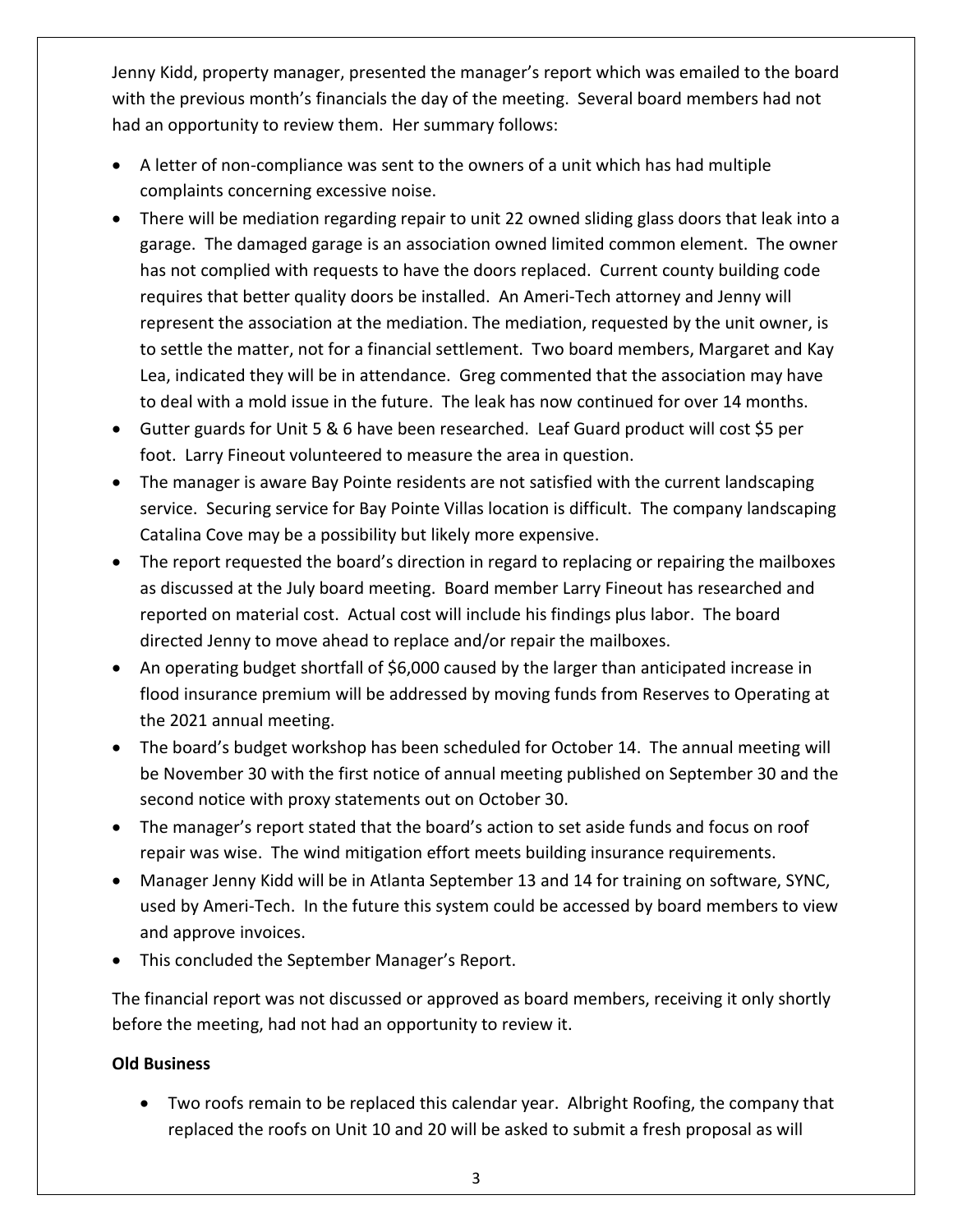other providers. The funds needed are available as planned during the board's 2021 budget deliberations.

- The flood insurance payment was discussed at the beginning of the meeting and during the manager's report.
- A bid for repair and painting of the stairs has not been received from the handyman, Justin, who Jenny contacted to do the work. The board expressed impatience at the delay requesting she follow up. Board members and Jenny agreed replacing the stairs, a more expensive option, will be necessary at a future date. Larry suggested the board consider aluminum stairs. They could be a safer option requiring little or no maintenance. There are aluminum stair companies with different stair styles in a wide price range. Jenny stated stair replacement is expensive and may require a one-time special assessment.
- The large tree root located behind units 5 and 7 causes silt to build up damming the area, flooding the parking space. Action is required to mitigate the situation. Larry Fineout will meet with Jenny when she is on property September 16 to survey the site and discuss solutions. \*\*
- The mailbox repair or replacement business was covered during the manager's report discussion.
- The lawn company provides both landscaping and irrigation services. The landscaping service was not performed per the contracted schedule. President Margaret reminded Jenny we will not pay for service not performed. Jenny explained lawn services are difficult to switch during this busy time of year. She suggested we continue with the current service until 2023. The board has received no response regarding suggested improvements to the irrigation system. With issues in both areas this vendor serves, President Margaret will meet with Jenny when she is scheduled to be on site on Thursday, September 16. \*\*
- The noise issue was covered during the manager's report.

### **New Business**

- The World Class Payment was covered at the beginning of this meeting and the related issues during the manager's report.
- Irrigation issues are found in these minutes in the Old Business section combined with the landscaping discussion.
- There is property damage to a gutter caused when a unit owner hit it with a car. Jenny will have the gutter replaced and bill the cost to the responsible party.
- The gutter work at unit 5 and 6 was discussed during the manager's report. It and work needed at unit 20 as well as the above mentioned damaged gutter will be reviewed by Jenny when she and the individual who will do the work are on site Sept. 16.\*\*
- Jenny will place a form in the pool restrooms for the cleaning service to note the date the service is performed. The pool restrooms are cleaned twice each month for \$50 a